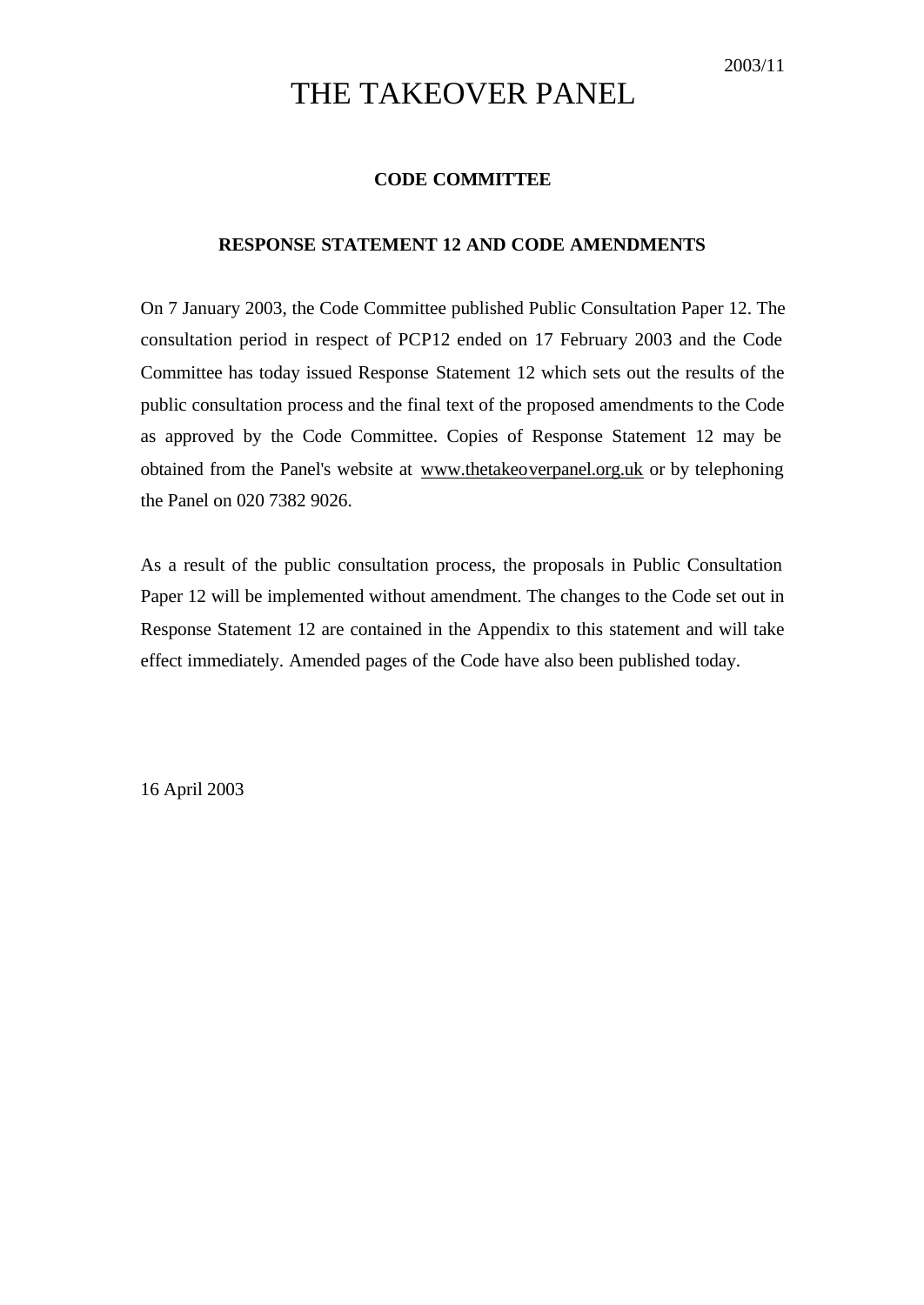#### **APPENDIX**

#### **1. Rule 31.9**

Delete existing **Rule 31.9** and replace with the following:

## **"31.9 OFFEREE COMPANY ANNOUNCEMENTS AFTER DAY 39**

**The board of the offeree company should not, except with the consent of the Panel (which should be consulted in good time), announce any material new information (including trading results, profit or dividend forecasts, asset valuations and proposals for dividend payments or for any material acquisition or disposal) after the 39th day following the posting of the initial offer document. Where a matter which might give rise to such an announcement being made after the 39th day is known to the offeree company, every effort should be made to bring forward the date of the announcement, but, where this is not practicable or where the matter arises after that date, the Panel will normally give its consent to a later announcement. If an announcement of the kind referred to in this Rule is made after the 39th day, the Panel will normally be prepared to grant an extension to "Day 46" (see Rule 32.1) and/or "Day 60" (see Rule 31.6) as appropriate.**

**(See also Note 3 on Rule 31.6.)"**

# **2. Rule 31.5**

Renumber the existing *Note 4* as *Note 2* and renumber the existing *Note 2* and *Note 3*  accordingly.

Amend the first sentence of the new *Note 2* as follows:

*"A no extension statement may be set aside only if the offeror specifically reserved the right at the time the statement was made to set it aside in the*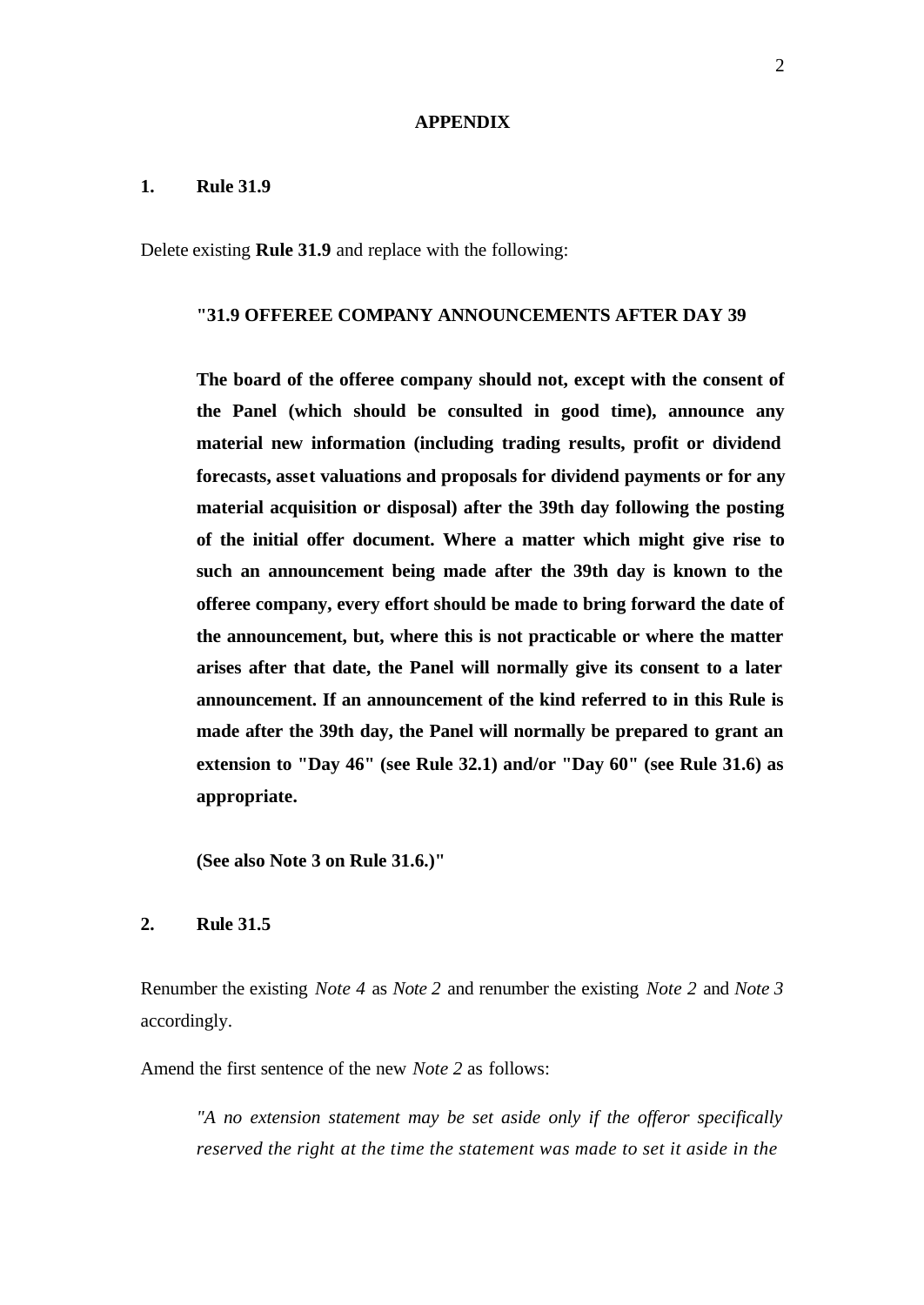*circumstances which subsequently arise; this applies whether or not the offer was recommended at the outset."*

Add a new *Note 5* as follows:

## "5. *Rule 31.9 announcements*

*Subject to Note 2 above, if the offeree company makes an announcement of the kind referred to in Rule 31.9 after the 39th day and after a no extension statement has been made, the offeror can choose not to be bound by that statement and to be free to extend its offer if permitted by the Panel under Rule 31.9, provided that notice to this effect is given as soon as possible (and in any event within 4 business days after the date of the offeree company announcement) and shareholders are informed in writing at the earliest opportunity."*

Amend the opening words of the new *Note 3* and *Note 4* to read:

*"Subject to Note 2 above,...".*

#### **3. Rule 32.2**

Renumber the existing *Note 4* as *Note 2* and renumber the existing *Note 2* and *Note 3*  accordingly.

Amend the first sentence of the new *Note 2* as follows:

*"A no increase statement may be set aside only if the offeror has specifically reserved the right at the time the statement was made to set it aside in the circumstances which subsequently arise; this applies whether or not the offer was recommended at the outset."*

Add a new *Note 5* as follows:

*"5. Rule 31.9 announcements*